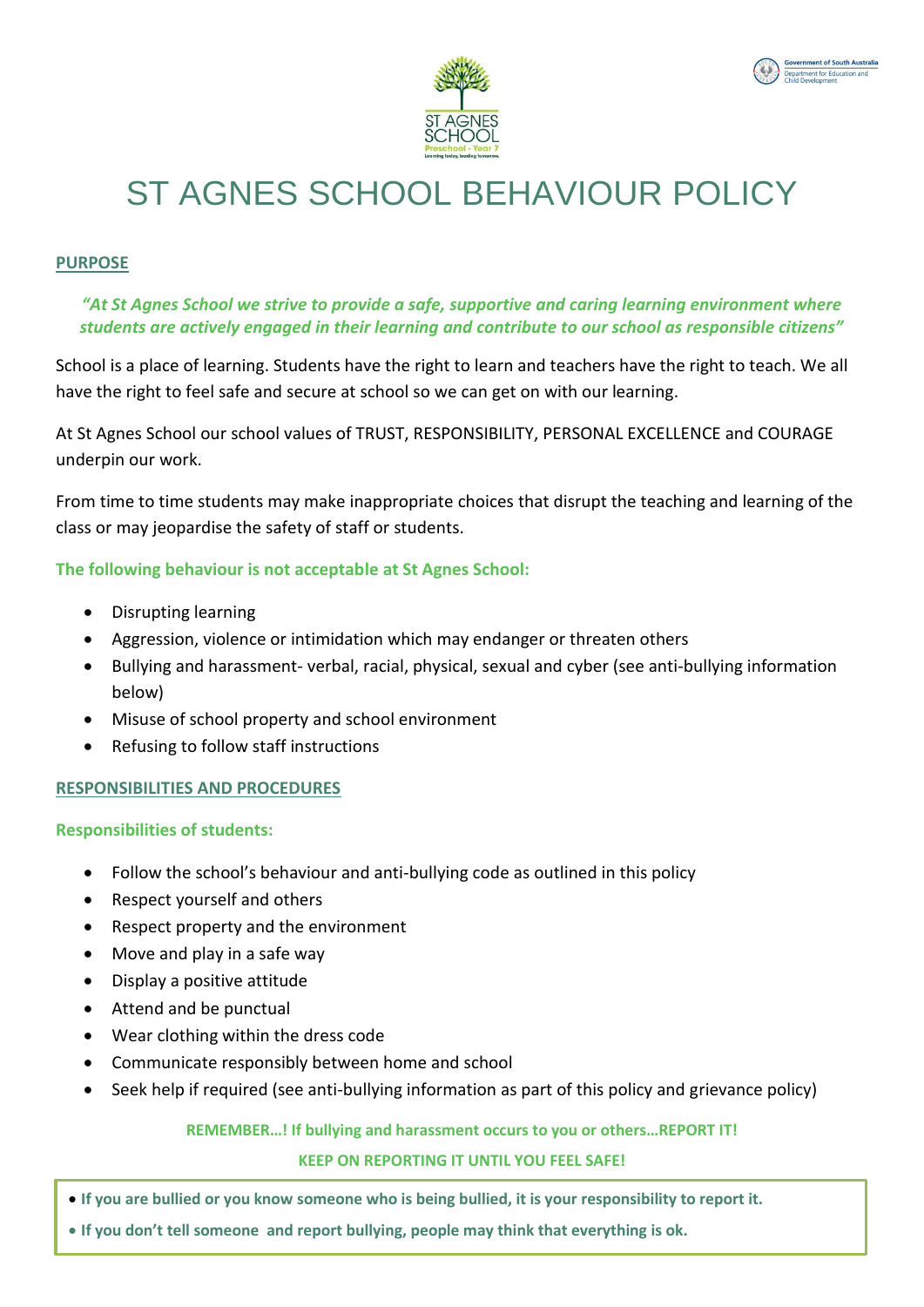#### **Consequences for inappropriate behaviour in the classroom may include:**

- Restorative conversations and actions
- Verbal and written apologies
- Time out in the classroom
- Buddy-class or office time out of the classroom
- Make up time and work missed
- Non-participation in some activities
- Communication with parents
- Senior staff involvement

#### **Consequences for inappropriate behaviour in the yard may include:**

- Restorative conversations
- Restorative action
- Restricted play area
- Alternative play programme
- Senior staff involvement which may involve a 'Focus Room' (time out of yard for first half of lunch to have a restorative conversation with Senior Staff)
- Communication with parents

#### **Senior staff involvement will follow DfE guidelines. Action may include:**

- Parents required to take students home
- Internal suspension or suspension from school
- Exemption from some activities
- Support from DfE and external agencies
- Exclusion from school

#### **Responsibilities of Staff:**

- Use restorative practices where appropriate
- Be consistent, fair and explicit
- Communicate with all stakeholders
- Encourage students to take responsibility for their own behaviour
- Have a clear understanding of St Agnes Behaviour policy
- Class teachers to ensure that all students access the Keeping Safe: Child Protection Curriculum

#### **Responsibilities of Parents**

Understand and support the school in the implementation of the St Agnes Behaviour Policy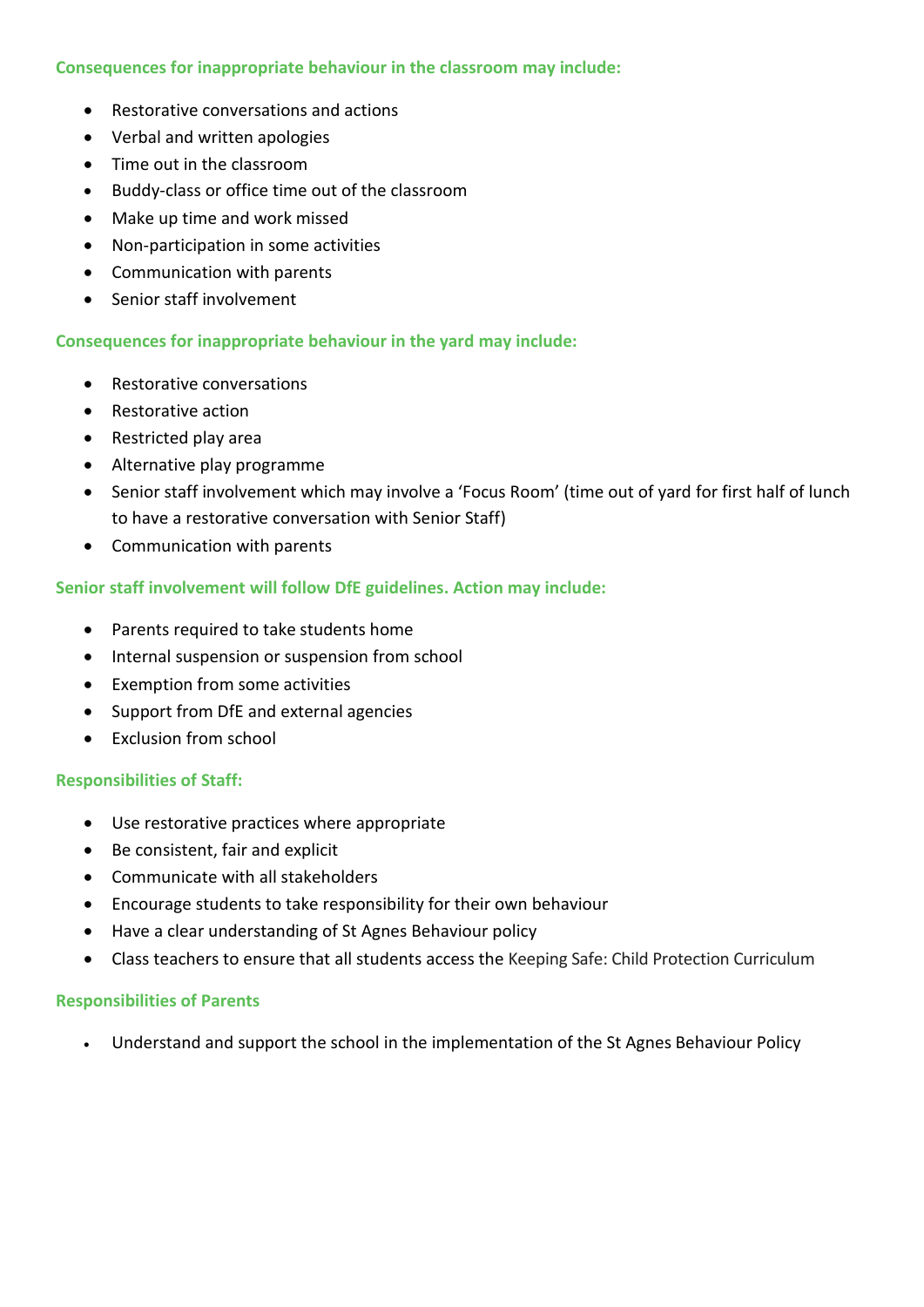**At St Agnes School, everyone has the right to feel safe, and everyone has the right to be treated with respect by others. WE TAKE BULLYING SERIOUSLY.**

#### **WHAT IS BULLYING AND HARASSMENT?**

- Bullying and harassment is when people choose behaviours that are *deliberate* and directed against individuals or groups of people
- Bullying is targeted and ongoing
- Bullying can develop into a pattern of behaviour that can occur for some time unless action is taken to stop it. Bullying and harassment can make people feel…
- Scared
- Worried
- Angry/annoyed
- Ashamed
- Sad/put down



#### **KINDS OF BULLYING AND HARASSMENT**

These are examples of ways in which people can be bullied or harassed:

Physical bullying and harassment: Is hurting or touching someone else. It might be hitting, punching, pushing, biting, kicking, spitting, pinching or scratching.

Verbal bullying and harassment: Is hurting someone with words. It might be name calling, teasing, false positives, put downs or threats made towards you or your family or friends. It may be said to you or someone else about you. *Laughing at victims or being a willing bystander when bullying occurs, is also a form of bullying.*

Non-verbal bullying and harassment: Is rude gestures and looks and intentionally excluding others.

Cyber bullying and harassment: Is using technology inappropriately to hurt people (e.g. mobile S.M.S., internet, e-mails etc.)

Intellectual bullying and harassment: Is when someone gives you a hard time because you may be good at your work, or that you may find work difficult.

Sexual harassment and bullying: Is teasing about being a boy or girl. It might be:

- Teasing and calling you names, rude signs or comments
- Graffiti or jokes
- Putting someone down because he/she is boy or girl– eg Saying, "He likes you" or 'She is your girlfriend"
- Unwanted touching
- Gendered comments
- Gendered sexualised comments

Racial and/or Religious bullying and harassment: Is teasing someone about or putting down a person belonging to a certain race, religion or culture. It might be:

Teasing someone because they have different skin colour, eye shape, clothes, language, food etc.

'Bystander bullying'

Deliberately choosing to stay and watch when someone is being bullied and doing nothing to stop it.